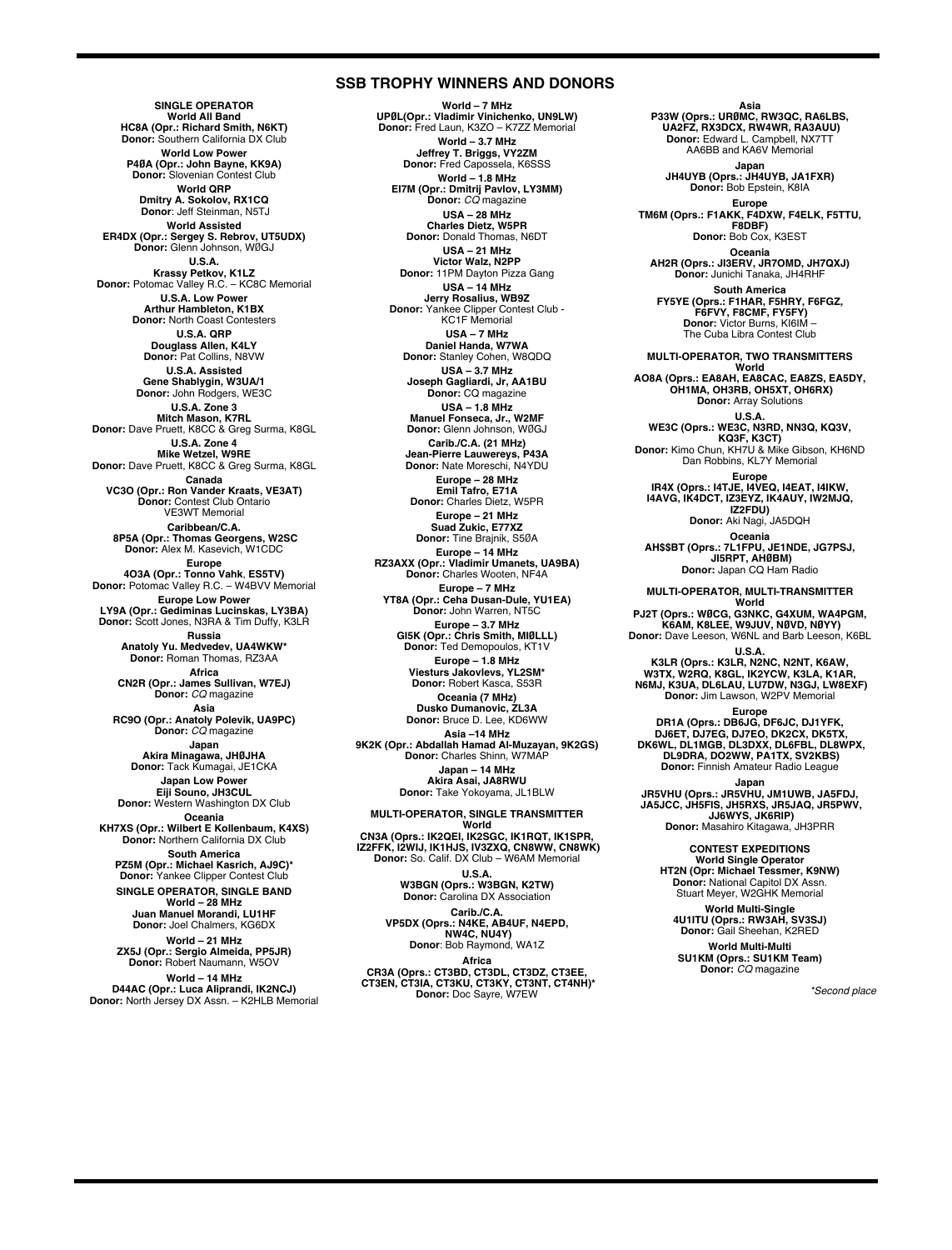| WORLD                                | HG3M 554,820<br>PJ7/AH8DX 539,532 |  |
|--------------------------------------|-----------------------------------|--|
| <b>SINGLE OPERATOR</b>               |                                   |  |
|                                      | C4Z450,424                        |  |
| <b>All Band</b>                      | PP5TR 447,104                     |  |
| HC8A  14,987,592<br>CN2R  13,526,045 |                                   |  |
|                                      |                                   |  |
| 8P5A 12,098,900                      | 14 MHz                            |  |
| 403A 10,373,592                      | UK9AA 751,518                     |  |
| CR2X  10,006,334                     | HC1JQ 631,180                     |  |
| KH7XS 7,948,992<br>HT2N 6,926,848    | UA9QCQ497,490                     |  |
|                                      | S57RTH 362,934                    |  |
|                                      | YR8V 362,411                      |  |
| RC90 6,629,093                       | 4L1FP 342,820                     |  |
| VC30 6,606,719                       |                                   |  |
| T07A6,543,120                        |                                   |  |
|                                      | 7 MHz                             |  |
| 28 MHz                               | E79D338,541                       |  |
| LU1HF881,784                         | OK1WCF 226,738                    |  |
| PW5G 807,552                         | YT2T 210,240                      |  |
| E71A312.741                          | CO8ZZ178,893                      |  |
|                                      | SN4ØDVP 150,548<br>4L6DL 137,952  |  |
| S56M255,576                          |                                   |  |
| UU1DX178,852                         |                                   |  |
| S57S155,172                          |                                   |  |
|                                      | 3.7 MHz                           |  |
| 21 MHz                               | 0K1FPS 75,960                     |  |
| ZX5J 2,456,622                       | IV3KFB71,400                      |  |
| ST2KSS 2,029,632                     | YT3R53,331                        |  |
| P43A1,583,113                        | YL2CI51,657                       |  |
|                                      | LZ1DM51,429                       |  |
|                                      | PA2REH48,312                      |  |
| 5H3EE1,164,892<br>LP2F1,131,599      |                                   |  |
| E77XZ1,007,868                       |                                   |  |
|                                      | 1.8 MHz                           |  |
| 14 MHz                               | SP5CJY16,506                      |  |
| D44AC 3,000,096                      | F5SSK13,824                       |  |
| 9K2K1,590,699                        | DL3KZA 11,480                     |  |
|                                      | ER3HW 10,441                      |  |
|                                      |                                   |  |
| 9Y4D1,372,409                        | IKØXBX10,136                      |  |
| RZ3AXX 1,227,640                     | UT7VR 6.096                       |  |
| UP2L1,141,210                        |                                   |  |
|                                      | QRP                               |  |
| 7 MHz                                | All Band                          |  |
| UPØL 1,045,265                       | RX1CQ 489,775                     |  |
|                                      | K4LY369,380                       |  |
| ZL3A 788,000                         | DK1YY 326,459                     |  |
| YT8A774,400                          |                                   |  |
| ES5MC650,848                         | EA3FF284,382                      |  |
| YU7W 500,975                         | KA1LMR 268,320                    |  |
| IZ8DPL488,430                        | HA6IAM 236,808                    |  |
|                                      | RW3AI 223,746                     |  |
| 3.7 MHz                              | IZ1JLF220,542                     |  |
|                                      | NØKE 188,088                      |  |
| VY2ZM573,780                         | UA300186,150                      |  |
| GI5K479,853                          |                                   |  |
| 0G5B 295,245                         |                                   |  |
| YL3FT 206,180                        | ASSISTED                          |  |
|                                      | All Band                          |  |
| AA1BU 157,257                        | ER4DX 7,661,916                   |  |
|                                      | RG9A 7,004,810<br>E73M 6,643,920  |  |
| 1.8 MHz                              |                                   |  |
| EI7M 125,584                         | CR6K 6,612,060                    |  |
|                                      | TK9R6,231,573                     |  |
| VE3PN 76,626                         | S57DX 5,477,650                   |  |
|                                      |                                   |  |
|                                      | ZX2B5,295,108                     |  |
| OH2PM 57,986                         |                                   |  |
| EU3AR 51,504                         | YR9P 5,268,960<br>0H4A 4,552,120  |  |
|                                      | HI3TEJ4,342,871                   |  |
| <b>Low Power</b>                     |                                   |  |
| <b>All Band</b>                      | <b>MULTI-OPERATOR</b>             |  |
| P4ØA 7,129,408                       | <b>SINGLE TRANSMITTER</b>         |  |
| 6V7Q2,846,844                        | CN3A  20,052,100                  |  |
| 7Z1SJ 2,352,770                      |                                   |  |
|                                      | FY5KE  19,358,440                 |  |
| LY9A2,249,140                        |                                   |  |
| K1BX1,994,512                        | CR3A  16,195,382                  |  |
|                                      | TS9A 14,632,939                   |  |
|                                      | 4LØA 14,241,535                   |  |
| LT7H1,423,434                        |                                   |  |
| Y03CZW 1,398,186                     | <b>MULTI-OPERATOR</b>             |  |
| N8AA 1,292,231                       | <b>TWO TRANSMITTER</b>            |  |
|                                      | A08A  24,644,952                  |  |
| 28 MHz                               | EE9Z  17,374,344                  |  |
|                                      | IR4X 15,092,576                   |  |
| PU2MTS 201,983                       |                                   |  |
| LU6FOV 193,860                       |                                   |  |
| PY1NX 185,500                        |                                   |  |
| IWØHBY164,274                        |                                   |  |
| VR2ZQZ 155,701                       |                                   |  |
| LU2UE 141,732                        | MULTI-OPERATOR                    |  |
|                                      |                                   |  |

| 21 MH <sub>7</sub> |  |
|--------------------|--|
| 5B/HA5PP806,680    |  |
|                    |  |

LU<sub>2</sub>UE

| LZ1DM51,429                         | N <sub>2</sub> P                     |
|-------------------------------------|--------------------------------------|
| PA2REH 48,312                       | N8II<br>W6Y                          |
| <b>1.8 MHz</b>                      | KY <sub>5</sub>                      |
| SP5CJY16,506                        | W9E                                  |
| F5SSK13,824                         | KV4                                  |
| DL3KZA 11,480                       |                                      |
| ER3HW 10,441                        |                                      |
| IKØXBX10,136                        | <b>WBS</b><br>AA1                    |
|                                     | K <sub>1</sub> IN                    |
| QRP                                 | W8T                                  |
| <b>All Band</b>                     | WD5                                  |
| RX1CQ489,775                        | K6H                                  |
| K4LY369,380                         |                                      |
| DK1YY326,459<br>EA3FF284,382        | W7V                                  |
| KA1LMR 268,320                      | N7D                                  |
| HA6IAM 236,808                      | W <sub>6</sub>                       |
| RW3AI 223,746                       | wøi                                  |
| IZ1JLF220,542                       | W <sub>1</sub>                       |
| NØKE 188,088                        | K4K                                  |
| UA300186,150                        |                                      |
| ASSISTED                            | AA1                                  |
| <b>All Band</b>                     | K7Z                                  |
| ER4DX 7,661,916                     | ND8                                  |
| RG9A 7,004,810                      | W40                                  |
| E73M 6,643,920<br>CR6K 6,612,060    | K9S<br>KM3                           |
| TK9R6,231,573                       |                                      |
| S57DX 5,477,650                     |                                      |
| ZX2B5,295,108                       | W2N                                  |
| YR9P 5,268,960                      | N4T.                                 |
| OH4A 4,552,120                      | W <sub>3</sub> C                     |
| HI3TEJ 4,342,871                    | K <sub>1</sub> H<br>K <sub>5</sub> R |
| <b>MULTI-OPERATOR</b>               | NA4                                  |
| <b>SINGLE TRANSMITTER</b>           |                                      |
| CN3A  20,052,100                    |                                      |
| P33W 19,388,448                     |                                      |
| FY5KE  19,358,440                   | K1B                                  |
| CR3A  16,195,382<br>TS9A 14,632,939 | N <sub>1</sub> U<br>N <sub>8</sub> A |
| 4LØA 14,241,535                     | W3L                                  |
|                                     | N5D                                  |
| MULTI-OPERATOR                      | N <sub>1</sub> P                     |
| <b>TWO TRANSMITTER</b>              | <b>KTA</b>                           |

| <b>MULTI-OPERATOR</b><br><b>TWO TRANSMITTER</b> |
|-------------------------------------------------|
| A08A  24.644.952                                |
| EE9Z  17,374,344                                |

| IR4X 15.092.576 |  |
|-----------------|--|
| OL4A 13.175.342 |  |
| C4I  13.031.604 |  |
| WE3C 12.985.334 |  |
|                 |  |

| MULTI-OPERATOR           |                  |  |
|--------------------------|------------------|--|
| <b>MULTI-TRANSMITTER</b> |                  |  |
|                          | PJ2T  22.010.913 |  |
|                          | DR1A  20,693,196 |  |
|                          | CR3L 20,025,560  |  |
|                          | K3LR 19.419.972  |  |

|                                                                                                         | SINGLE OPERATOR<br>All Band         | UNITED STATES |  |
|---------------------------------------------------------------------------------------------------------|-------------------------------------|---------------|--|
| K1LZ 6,265,620<br>K4ZW4,654,793<br>K8P0/1 2,632,824<br>K4SSU 1,970,232                                  |                                     |               |  |
| W5PR 36,360<br>K2EK/417,865                                                                             | 28 MHz                              |               |  |
| N2PP 557,039<br>W9EXY222,318<br>KV4T190,970                                                             | 21 MHz<br>14 MHz                    |               |  |
| WB9Z991,660<br>AA1K/3885,222<br>K1IM266,640<br>W8TWA 266,213<br>.<br>168,885 168,885<br>152,460 152,460 |                                     |               |  |
| W7WA 336,720<br>N7DD 336,335<br>W6YI316,288                                                             | 7 MHz                               |               |  |
| W4QNW11,033<br>K9SH 9,222<br>KM3J 3,960<br>W2MF14,784                                                   | 3.7 MHz<br>1.8 MHz                  |               |  |
| W3GH 5,687<br>K1HAP 3,500<br>K5RX 2,925<br>NA4W 666                                                     |                                     |               |  |
| K1BX1,994,512<br>N5DO 587,860<br>N1PGA546,822<br>KT4ZB546,674<br>N4NX 508,416                           | <b>Low Power</b><br><b>All Band</b> |               |  |
| KI4WMH100                                                                                               | 28 MHz<br>21 MHz                    |               |  |
| <b>W6AFA</b>                                                                                            |                                     | 159 732       |  |

N1NK ...........................85,028 W9ILY..........................79,897 W3SE...........................58,176

|      | 14 MHz                                              |
|------|-----------------------------------------------------|
|      | K2MFY158,877                                        |
|      | W2AW 122,884                                        |
|      |                                                     |
|      | WB2TFM/475,147                                      |
|      | WA1FCN/4 71,604                                     |
|      | 7 MHz                                               |
|      | KI6LZ 39,280                                        |
|      | W5Z014,539                                          |
|      | W5RI 8,308                                          |
|      | W1NK 1,716                                          |
|      | 3.7 MHz                                             |
|      | WA6WPG2,944                                         |
|      | K2SZ1,440<br>KG9Z/81,260                            |
|      |                                                     |
|      | <b>1.8 MHz</b>                                      |
|      | W1WBB 385<br>K3TW340                                |
|      |                                                     |
|      | <b>QRP</b><br>All Band                              |
|      | K4LY369,380                                         |
|      | KA1LMR 268,320                                      |
|      | NØKE 188,088<br>N1TM 156,140                        |
|      | N8XA 96,807                                         |
|      | KG4JGQ 89,994                                       |
|      | W6QU 86,598                                         |
|      | NDØC83,793                                          |
|      |                                                     |
|      |                                                     |
|      | ASSISTED                                            |
|      | <b>All Band</b><br>W3UA/1 3,666,817                 |
|      | K3WW 3,503,694                                      |
|      | N4LA3,272,337                                       |
|      | AA3B2,741,760                                       |
|      |                                                     |
|      | K3PP2,284,240<br>K2PLF/3 2,105,675                  |
|      | N2MM2,089,542                                       |
|      | W1GD/21,975,815                                     |
|      | KØKX 1,861,068                                      |
|      | <b>MULTI-OPERATOR</b>                               |
|      | <b>SINGLE TRANSMITTER</b>                           |
|      | W3BGN4,008,312                                      |
|      | N2IC/5 3,890,656                                    |
|      | NØNI 3,852,585                                      |
|      | K8AZ3,708,750                                       |
|      | N1MM/63,672,648                                     |
|      | <b>MULTI-OPERATOR</b>                               |
|      | <b>TWO TRANSMITTER</b><br>WE3C 12,985,334           |
|      | N5DX 5,257,616                                      |
|      | KB1H 5,006,925                                      |
|      | N1LN/4 4,511,188<br>KØTV/1 4,360,755                |
|      | K2LE/1 3,969,964                                    |
|      |                                                     |
|      | <b>MULTI-OPERATOR</b><br><b>IIII TI-TRANSMITTER</b> |
|      |                                                     |
|      |                                                     |
|      |                                                     |
|      | 9,847,370<br>NQ4I 7,758,720                         |
|      | NR5M 7,160,074                                      |
|      |                                                     |
|      | <b>EUROPE</b><br><b>SINGLE OPERATOR</b>             |
|      | <b>All Band</b>                                     |
|      | 403A 10,373,592<br>CR2X  10,006,334                 |
| S5ØA | 5,484,636                                           |
|      | GW4BLE 4,622,391                                    |
| OH8X | 4.364.312                                           |

| 57,120                                 | LY804,030,290                     |        |
|----------------------------------------|-----------------------------------|--------|
| 56,644                                 | SP9LJD3,975,482<br>US5D 3,583,884 |        |
| 4 MHz                                  | II4A2,843,535                     |        |
| 158,877                                | LZ3FN 2,820,853                   |        |
| 122,884                                |                                   |        |
| 106,140<br>98,304                      | 28 MHz<br>E71A 312,741            |        |
| 75,147                                 | S56M255,576                       |        |
| 71,604                                 | UU1DX178,852                      |        |
|                                        | S57S155,172<br>GØAEV96,247        |        |
| 7 MHz<br>39,280                        | SP5EWX 43,608                     |        |
| 14,539                                 |                                   |        |
| 8,308                                  | 21 MHz                            |        |
| 1,716                                  | E77XZ 1,007,868                   |        |
| .7 MHz                                 | S53MM830,450<br>IZ8DPL488,430     |        |
| 2,944                                  | IMØ/IKØFMB367,540                 |        |
| 1,440                                  | CT1EOD 360,960                    |        |
| 1,260                                  | DH8BQA334,720                     |        |
| 8 MHz                                  | 14 MHz                            |        |
| 385                                    | RZ3AXX 1,227,640                  |        |
| 340                                    | CT1JLZ 1,082,900                  |        |
|                                        | S57AL1,074,597                    |        |
| QRP<br>ll Band                         | OHØX713,971<br>LN9Z661,920        |        |
| 369,380                                | EI2CN568,485                      |        |
| 268,320                                |                                   |        |
| 188,088                                | 7 MHz                             |        |
| 156,140                                | YT8A774,400                       |        |
| 96,807<br>89,994                       | ES5MC650,848<br>YU7W 500,975      |        |
| 86,598                                 | OHØJFP 456,754                    |        |
| 83,793                                 | S53M441,062                       |        |
| 63,546                                 | DJ2HD 419,190                     |        |
| 57,812                                 | 3.7 MHz                           |        |
| SISTED                                 | GI5K479,853                       |        |
| ll Band                                | 0G5B 295,245                      |        |
| 3,666,817<br>3,503,694                 | YL3FT 206,180<br>OH1TX 187,929    |        |
| 3,272,337                              | UW5U132,396                       |        |
| 2,741,760                              | UT3SA 80,360                      |        |
| 2,535,702                              |                                   |        |
| 2,284,240                              | 1.8 MHz                           |        |
| 2,105,675<br>2,089,542                 | EI7M125,584<br>YL2SM67,837        |        |
| 1,975,815                              | UU7J65,685                        |        |
| 1,861,068                              |                                   |        |
|                                        | 0H2PM 57,986<br>EU3AR 51,208      |        |
| -OPERATOR<br><b><i>FRANSMITTER</i></b> | OK1NI38,664                       |        |
| 4,008,312                              |                                   |        |
| 3,947,601                              | <b>Low Power</b>                  |        |
| 3,890,656<br>3,852,585                 | <b>All Band</b><br>LY9A2,249,140  |        |
| 3,708,750                              | Y03CZW 1,398,186                  |        |
| 3,672,648                              | S51F 1,287,728                    |        |
|                                        | CR5M861,714                       |        |
| -OPERATOR<br><b>ANSMITTER</b>          | DL6DCD848,725<br>0N3RPL847,248    |        |
|                                        | EU2MM791,340                      |        |
| 12,985,334<br>5,257,616                | A03K 789,276                      |        |
| 5,006,925                              | IK3UNA788,840                     |        |
| 4,511,188<br>$\ldots$ 4,360,755        | UA3BL 772,179                     |        |
| 3,969,964                              | 28 MHz                            |        |
|                                        | IWØHBY164,274                     |        |
| -OPERATOR                              | YT2B114,080                       |        |
| RANSMITTER<br>19,419,972               | SV9GPV62,000<br>F5BEG56,546       |        |
| 16,350,372                             | F8AKC47,940                       |        |
| 15,060,265                             | SP3LWP 42,679                     |        |
| 9,847,370<br>7,758,720                 |                                   |        |
| 7,160,074                              | 21 MHz<br>HG3M 554,820            |        |
|                                        | ES1LBK301,112                     |        |
| UROPE                                  | EA1CBX 195,480                    |        |
| OPERATOR                               | A01B 184,920                      |        |
| II Band                                | IT9RYJ169,600<br>EA1CCM150,255    |        |
| 10,373,592<br>10,006,334               |                                   |        |
| 5,484,636                              | 14 MHz                            |        |
| 4,622,391                              | S57RTH 362,934                    | 362411 |
| 4.364.312                              | YR8V.                             |        |

| 7 MHz                            |  |
|----------------------------------|--|
| E79D338,541                      |  |
| OK1WCF 226,738                   |  |
| YT2T210,240                      |  |
| SN4ØDVP 150,548                  |  |
| LY2KZ98,448<br>UR7TZ 83,246      |  |
|                                  |  |
| 3.7 MHz                          |  |
| 0K1FPS 75,960                    |  |
| IV3KFB71,400                     |  |
| YT3R53,331<br>YL2Cl51,657        |  |
|                                  |  |
| .<br>LZ1DM51,429<br>PA2REH48,312 |  |
|                                  |  |
| 1.8 MHz<br>SP5CJY16,506          |  |
| F5SSK13,824                      |  |
| DL3KZA 11,480                    |  |
| ER3HW 10,441                     |  |
| IKØXBX10,136                     |  |
| UT7VR 6,096                      |  |
|                                  |  |
| 0RP                              |  |
| <b>All Band</b>                  |  |
| RX1CQ 489,775                    |  |
| DK1YY 326,459<br>EA3FF284,382    |  |
| HA6IAM 236,808                   |  |
| RW3AI 223,746<br>IZ1JLF220,542   |  |
|                                  |  |
| UA300186,150                     |  |
| RU4FA 186,020<br>E77R129,140     |  |
| EA1GT112,320                     |  |
|                                  |  |
|                                  |  |
| <b>ASSISTED</b>                  |  |
| All Band<br>ER4DX 7,661,916      |  |
|                                  |  |

S52OT........................239,443<br>ES5JR ..........................189,927<br>OK2ZAW ....................176.660 RX6AH.......................149,800

| E73M 6.643.920  |  |
|-----------------|--|
|                 |  |
| TK9R6,231,573   |  |
| S57DX 5.477.650 |  |
| YR9P 5.268.960  |  |
| OH4A 4,552,120  |  |
| OK7M3.933.840   |  |
| DC4A 3,720,680  |  |
| EC2DX 3.578.505 |  |
|                 |  |

## **MULTI-OPERATOR SINGLE TRANSMITTER**

| SINGLE INANSIVIIIIEN |  |  |
|----------------------|--|--|
| TM6M  11.459.650     |  |  |
| E7DX 10.236.288      |  |  |
| HG6N 10,186,302      |  |  |
| 0M8A9,768,200        |  |  |
| 0M7M9,656,000        |  |  |
| OK5W 9.592.128       |  |  |
|                      |  |  |

| MULTI-OPERATOR  |
|-----------------|
| TWO TRANSMITTER |

| .               |  |
|-----------------|--|
|                 |  |
| OL4A 13.175.342 |  |
| 9A7A 11.873.622 |  |
| RW2F 10.104.720 |  |
| HG1S 9.658.728  |  |
| S52ZW7,398.978  |  |

## **MULTI-OPERATOR MULTI-TRANSMITTER**

| <b>MULII-IKANSMIIIEK</b> |
|--------------------------|
| DR1A  20,693.196         |
| DFØHQ 17.542.980         |
| 9A1P 14.807.474          |
| YT9X 13,336.324          |
| LZ9W  12,691.960         |
| OHØZ 12.251.100          |
|                          |

#### DFØHQ................. 17,542,980<br>KC1XX ................. 16,350,372 W7UPF... **SSB TOP SCORES**

K80Z/5.........

...... 17,542,566<br>16,350,372.......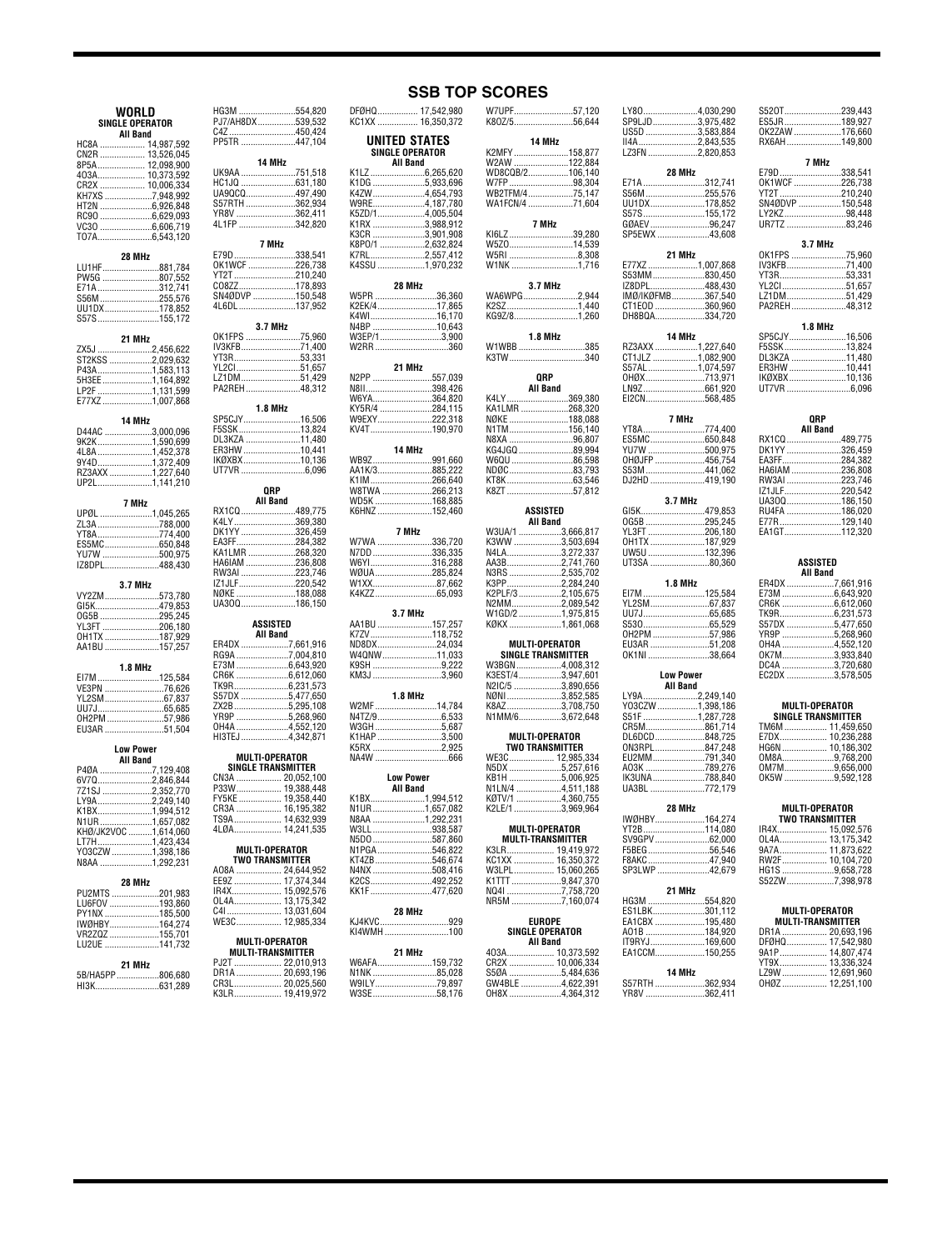# **SSB BAND-BY-BAND BREAKDOWN—TOP ALL BAND SCORES**

**Number groups indicate: QSOs/Zones/Countries on each band**

#### **WORLD TOP SINGLE OPERATOR ALL BAND**

| <b>Station</b>    | 160       | 80        | 40          | 20          | 15          | 10          |
|-------------------|-----------|-----------|-------------|-------------|-------------|-------------|
| HC8A              | 123/13/22 | 446/28/76 | 1437/29/109 | 1340/35/116 | 2978/34/122 | 1567/27/76  |
| CN <sub>2</sub> R | 367/14/62 | 488/21/82 | 1218/32/113 | 1172/36/120 | 1813/34/118 | 1118/26/109 |
| 8P5A              | 153/14/30 | 573/19/75 | 1867/29/113 | 2165/33/113 | 2508/32/104 | 683/20/65   |
| 403A              | 219/10/55 | 776/27/87 | 1770/33/115 | 2075/38/122 | 2325/31/119 | 465/26/81   |
| CR <sub>2</sub> X | 258/13/60 | 695/24/86 | 1321/28/98  | 1861/30/95  | 3174/31/122 | 469/19/61   |
| KH7XS             | 67/9/11   | 193/19/25 | 2178/34/93  | 1377/33/95  | 2118/32/74  | 170/14/17   |
| $*P40A$           | 50/6/15   | 312/14/53 | 581/22/82   | 2026/26/105 | 1869/29/97  | 215/15/30   |
| HT2N              | 16/6/7    | 321/20/54 | 938/27/99   | 1409/30/90  | 2594/32/116 | 538/14/17   |
| <b>RC90</b>       | 151/9/39  | 559/15/71 | 1659/30/103 | 990/32/95   | 1269/25/84  | 89/16/28    |
| VC <sub>30</sub>  | 168/7/13  | 606/16/56 | 784/26/91   | 2112/33/120 | 1405/23/103 | 24/9/14     |

### **WORLD MULTI-OPERATOR SINGLE TRANSMITTER**

| CN <sub>3</sub> A | 92/13/60  | 688/23/97 | 1545/35/124 | 1872/37/135 | 3688/39/150             | 604/20/106  |
|-------------------|-----------|-----------|-------------|-------------|-------------------------|-------------|
| <b>P33W</b>       | 141/10/58 | 761/21/92 | 1727/32/124 | 1739/37/133 | 3170/38/140             | 1083/29/114 |
| FY5KE             | 165/16/62 | 524/27/96 | 1160/34/122 | 1676/39/154 | 3366/34/143 1080/25/104 |             |
| CR3A              | 64/12/63  | 452/20/95 | 1091/36/123 | 1655/38/144 | 3533/37/146             | 170/20/92   |
| TS9A              | 205/8/51  | 756/18/75 | 839/28/106  | 996/35/124  | 2512/38/136             | 1636/26/94  |
| 4LDA              | 204/9/52  | 499/24/85 | 1430/34/122 | 1654/36/135 | 2210/37/135             | 821/24/88   |

#### **WORLD MULTI-OPERATOR TWO TRANSMITTER**

| AO8A              | 115/13/62 | 1062/23/90 | 1977/32/128 | 2539/37/142 | 3947/38/153 1020/23/111 |            |
|-------------------|-----------|------------|-------------|-------------|-------------------------|------------|
| EF9Z              | 129/8/40  | 738/19/86  | 2085/31/114 | 2348/34/121 | 2509/34/118             | 1179/20/74 |
| IR4X              | 156/11/57 | 1078/22/96 | 1915/37/140 | 2290/38/150 | 2785/39/151             | 491/26/105 |
| OL <sub>4</sub> A | 275/13/63 | 1215/24/95 | 1777/36/127 | 2927/39/154 | 2041/39/153             | 186/24/92  |
| C <sub>4</sub> I  | 155/7/45  | 409/15/72  | 708/27/99   | 2121/36/135 | 2129/35/128 1183/31/108 |            |
| WE3C              | 83/16/57  | 686/25/98  | 1340/29/117 | 2229/38/161 | 1886/32/144             | 92/13/39   |

#### **WORLD MULTI-OPERATOR MULTI-TRANSMITTER**

| PJ2T              | 327/16/62  | 1006/23/92  | 2294/31/121 | 2858/37/135 | 3201/33/132 | 900/21/80  |
|-------------------|------------|-------------|-------------|-------------|-------------|------------|
| DR <sub>1</sub> A | 1115/17/76 | 2001/26/111 | 2984/37/146 | 3658/39/157 | 2307/39/157 | 734/25/102 |
| CR3L              | 182/8/50   | 535/17/79   | 2213/32/119 | 2292/36/132 | 3477/33/128 | 829/20/79  |
| K3I R             | 390/22/72  | 1074/28/111 | 1949/32/136 | 3223/40/174 | 2162/34/150 | 235/16/43  |
| <b>DFØHO</b>      | 1097/16/71 | 2363/28/109 | 3283/37/146 | 2691/39/170 | 1582/38/160 | 660/25/106 |
| KC1XX             | 264/16/61  | 915/25/102  | 1566/31/127 | 2787/39/162 | 2355/31/146 | 230/13/33  |

#### **USA TOP SINGLE OPERATOR ALL BAND**

| <b>Station</b>                | 160       | 80        | 40        | 20          | 15          | 10      |
|-------------------------------|-----------|-----------|-----------|-------------|-------------|---------|
| K <sub>1</sub> L <sub>Z</sub> | 105/14/52 | 494/18/79 | 813/23/89 | 1364/29/108 | 1200/26/107 | 19/8/13 |
| K <sub>1</sub> D <sub>G</sub> | 114/16/57 | 514/20/87 | 465/24/90 | 1155/31/121 | 1351/26/119 | 36/8/15 |
| K4ZW                          | 43/13/31  | 240/18/71 | 737/23/90 | 866/34/116  | 1147/27/105 | 44/9/22 |
| W9RE                          | 42/10/22  | 152/18/66 | 374/28/99 | 1024/34/121 | 1102/27/114 | 46/8/18 |
| K5ZD/1                        | 45/10/22  | 238/14/66 | 494/24/90 | 1415/28/106 | 933/18/89   | 37/8/13 |
| K1RX                          | 80/11/40  | 182/17/68 | 359/21/79 | 1193/33/116 | 1072/28/106 | 20/7/10 |
| K3CR                          | 47/12/27  | 185/18/63 | 334/25/87 | 1054/32/114 | 1047/25/101 | 27/9/14 |
| K8P0/1                        | 56/11/33  | 185/16/63 | 308/20/72 | 646/27/103  | 1010/21/93  | 0/0/0   |
| K7RL                          | 26/10/12  | 111/20/41 | 323/29/71 | 1287/35/119 | 515/27/67   | 14/4/7  |
| *K1BX                         | 22/5/11   | 133/14/53 | 170/20/67 | 591/29/102  | 639/24/101  | 43/8/12 |

### **USA MULTI-OPERATOR SINGLE TRANSMITTER**

| W3BGN   | 58/12/36 | 179/18/76 | 355/28/97  | 841/31/126  | 944/29/131 | 42/9/23  |
|---------|----------|-----------|------------|-------------|------------|----------|
| K3EST/4 | 41/11/27 | 142/19/74 | 537/30/109 | 1374/33/128 | 535/29/121 | 6/6/6    |
| N2IC/5  | 19/10/17 | 80/24/57  | 727/32/102 | 677/36/135  | 968/35/129 | 39/14/25 |
| NØNI    | 58/13/28 | 189/22/81 | 282/31/106 | 966/36/135  | 824/32/128 | 24/10/23 |
| K8AZ    | 39/12/37 | 236/21/83 | 245/30/107 | 937/36/135  | 713/29/125 | 22/9/21  |
| N1MM/6  | 30/7/15  | 235/16/73 | 519/26/109 | 628/33/128  | 999/31/129 | 48/7/14  |

#### **USA MULTI-OPERATOR TWO TRANSMITTER**

| WE3C   | 83/16/57 | 686/25/98 | 1340/29/117 | 2229/38/161 | 1886/32/144 | 92/13/39 |
|--------|----------|-----------|-------------|-------------|-------------|----------|
| N5DX   | 38/11/18 | 185/23/83 | 823/32/116  | 1325/36/133 | 992/33/131  | 78/9/19  |
| KB1H   | 40/8/26  | 239/18/82 | 332/27/102  | 1408/35/120 | 1064/29/124 | 70/8/16  |
| N1LN/4 | 78/14/30 | 286/19/82 | 556/30/106  | 1087/34/129 | 905/29/125  | 94/9/22  |
| KØTV/1 | 21/8/14  | 273/20/82 | 377/27/101  | 1107/33/134 | 877/29/127  | 64/7/13  |
| K2LE/1 | 11/4/8   | 312/16/73 | 286/26/98   | 1125/32/124 | 932/30/125  | 43/7/11  |
|        |          |           |             |             |             |          |

#### **USA MULTI-OPERATOR MULTI-TRANSMITTER**

| K3LR  | 390/22/72 | 1074/28/111 | 1949/32/136 | 3223/40/174 | 2162/34/150 | 235/16/43 |
|-------|-----------|-------------|-------------|-------------|-------------|-----------|
| KC1XX | 264/16/61 | 915/25/102  | 1566/31/127 | 2787/39/162 | 2355/31/146 | 230/13/33 |
| W3LPL | 308/19/68 | 895/25/104  | 1738/32/127 | 2673/38/162 | 1768/32/146 | 162/14/36 |
| K1TTT | 269/14/51 | 796/21/96   | 939/31/115  | 2273/36/148 | 1278/31/135 | 163/10/30 |
| NO4I  | 171/16/40 | 362/21/84   | 1139/31/118 | 1513/36/142 | 1475/33/142 | 199/15/42 |
| NR5M  | 237/15/33 | 434/25/83   | 1100/33/119 | 1371/38/150 | 1421/34/140 | 271/13/39 |
|       |           |             |             |             |             |           |

#### **EUROPE TOP SINGLE OPERATOR ALL BAND**

| Station           | 160       | 80        | 40          | 20          | 15          | 10        |
|-------------------|-----------|-----------|-------------|-------------|-------------|-----------|
| 403A              | 219/10/55 | 776/27/87 | 1770/33/115 | 2075/38/122 | 2325/31/119 | 465/26/81 |
| CR <sub>2</sub> X | 258/13/60 | 695/24/86 | 1321/28/98  | 1861/30/95  | 3174/31/122 | 469/19/61 |
| S5ØA              | 102/12/52 | 408/23/71 | 1030/31/102 | 1355/32/98  | 1015/32/108 | 153/22/74 |
| GW4BLE            | 155/11/58 | 510/16/67 | 696/25/89   | 1257/31/83  | 1013/27/94  | 160/17/55 |
| OH8X              | 252/10/59 | 624/22/79 | 888/29/96   | 1858/34/116 | 693/31/101  | 58/7/30   |
| LY80              | 158/6/38  | 506/11/57 | 932/28/104  | 988/33/91   | 1023/34/113 | 450/15/64 |
| SP9LJD            | 149/8/42  | 432/18/74 | 836/26/101  | 863/30/106  | 932/34/117  | 362/18/67 |
| US5D              | 180/7/48  | 821/17/66 | 865/32/102  | 758/27/80   | 854/32/96   | 594/21/78 |
| II4A              | 142/7/39  | 284/10/45 | 281/15/67   | 1001/27/72  | 1058/33/97  | 254/18/59 |
| LZ3FN             | 33/5/28   | 436/10/60 | 1066/28/96  | 1036/24/82  | 883/30/103  | 426/21/65 |

#### **EUROPE MULTI-OPERATOR SINGLE TRANSMITTER**

| TM6M | 153/15/67 | 853/22/99  | 882/36/130  | 2113/37/141 | 2241/38/141 | 221/21/91  |
|------|-----------|------------|-------------|-------------|-------------|------------|
| E7DX | 223/15/62 | 1034/24/94 | 1215/34/130 | 2190/39/148 | 1665/37/155 | 399/26/110 |
| HG6N | 307/10/54 | 904/25/102 | 1071/35/128 | 1674/37/144 | 2153/38/152 | 152/28/104 |
| OM8A | 281/14/67 | 796/27/106 | 1351/36/130 | 1696/38/147 | 1505/39/149 | 435/25/106 |
| OM7M | 332/15/70 | 529/20/85  | 1377/36/128 | 1974/38/146 | 1657/39/154 | 135/22/97  |
| OK5W | 359/14/66 | 933/25/99  | 1506/38/132 | 1419/39/146 | 1433/39/148 | 86/22/86   |
|      |           |            |             |             |             |            |

#### **EUROPE MULTI-OPERATOR TWO TRANSMITTER**

| IR4X  | 156/11/57 | 1078/22/96  | 1915/37/140 | 2290/38/150 | 2785/39/151 | 491/26/105 |
|-------|-----------|-------------|-------------|-------------|-------------|------------|
| 01.4A | 275/13/63 | 1215/24/95  | 1777/36/127 | 2927/39/154 | 2041/39/153 | 186/24/92  |
| 9A7A  | 260/10/60 | 1356/22/91  | 1220/35/128 | 2145/39/141 | 2404/37/150 | 624/24/101 |
| RW2F  | 395/16/70 | 1385/27/104 | 1803/36/133 | 1821/39/148 | 1193/37/133 | 561/20/89  |
| HG1S  | 139/10/55 | 1419/21/95  | 1477/36/125 | 1873/36/135 | 1364/37/146 | 907/25/102 |
| S527W | 164/12/54 | 1087/22/87  | 995/32/118  | 1462/34/126 | 1564/36/134 | 414/20/78  |
|       |           |             |             |             |             |            |

#### **EUROPE MULTI-OPERATOR MULTI-TRANSMITTER**

| DR <sub>1</sub> A | 1115/17/76 | 2001/26/111 | 2984/37/146            | 3658/39/157 | 2307/39/157             | 734/25/102 |
|-------------------|------------|-------------|------------------------|-------------|-------------------------|------------|
| <b>DFØHQ</b>      | 1097/16/71 | 2363/28/109 | 3283/37/146            | 2691/39/170 | 1582/38/160             | 660/25/106 |
| 9A1P              | 540/11/60  | 1554/21/91  | 2828/35/125            | 3137/38/141 | 1987/37/129 1110/24/102 |            |
| YT9X              | 539/10/61  |             | 1167/17/75 2618/33/117 | 2895/40/150 | 2270/39/150 1124/27/102 |            |
| LZ9W              | 451/9/58   |             | 1175/19/79 2739/35/129 | 2436/38/146 | 2518/38/150             | 1012/26/93 |
| OHØZ              | 944/12/68  | 1611/25/94  | 2640/38/138            | 2408/40/151 | 1531/39/147             | 792/15/75  |